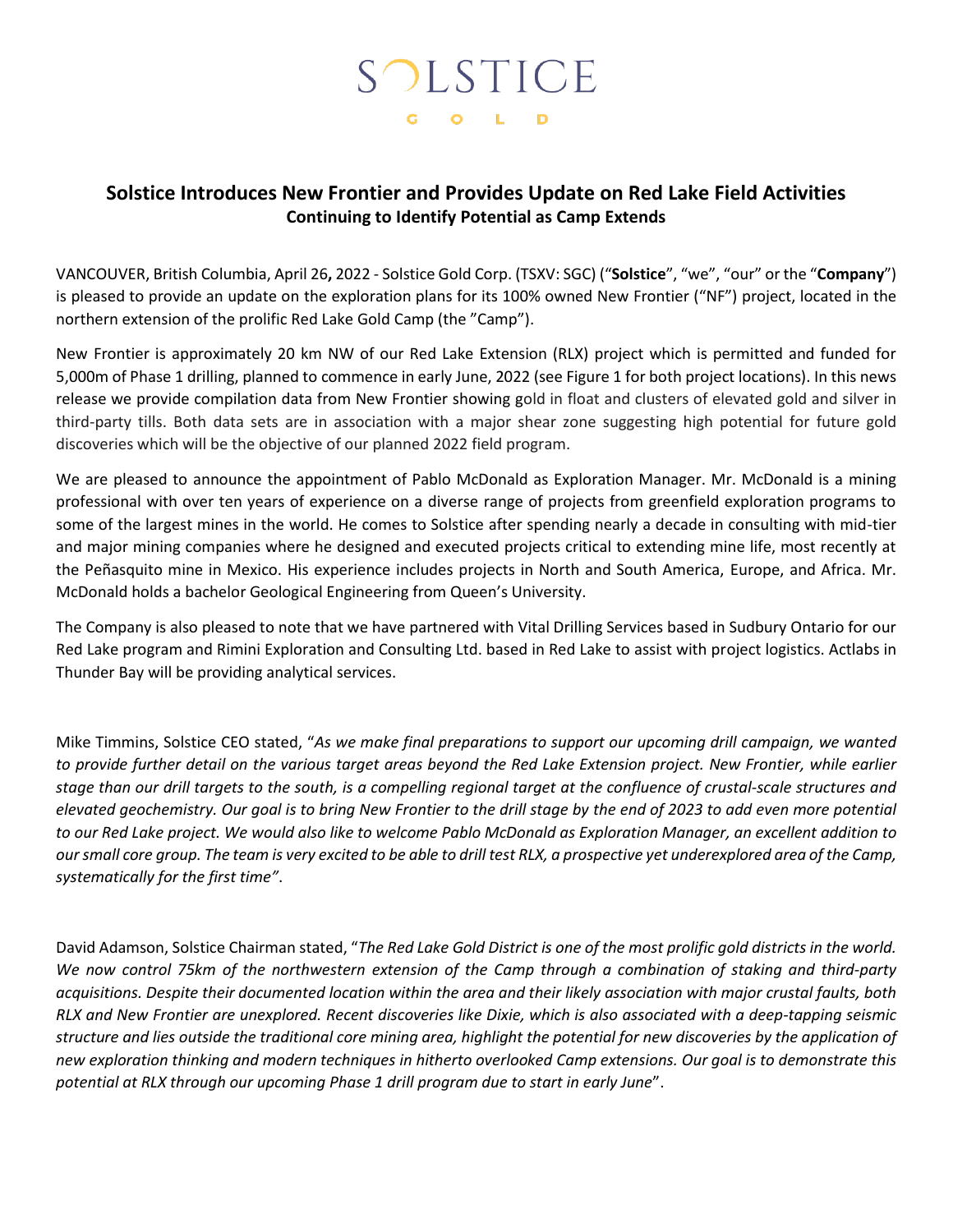

**Figure 1.** Red Lake property location map with regional till data from assessment record (Agnico Eagle Mines, 2009). E1 and E2 refer to the general location of major structures interpreted by third parties from seismic data – see text for details.

# **New Frontier - General Setting and Association with Major Crustal Structures**

In February 2021, the Ontario Geological Survey ("OGS") highlighted the northern extension of the Red Lake Camp in its annual 'recommendations for exploration' publication<sup>1</sup>. In that report the OSG drew attention to the interpretation of seismic profile data<sup>2,3</sup>. Collectively, these references identify two major crustal features, named E1 and E2. According to the OGS, similar structures further to the south occur close to the Red Lake Mine trend and the Dixie Project (LP Fault) owned by Evolution Mining and Kinross Gold Corporation, respectively. Both E1 and E2, may represent major deep-tapping crustal features which, elsewhere in Red Lake are associated with major gold deposits. Solstice controls the surface projections of both major structures at its RLX and New Frontier projects respectively.

At RLX, we have carried out a systematic exploration program of mapping, soil sampling and airborne magnetic and electromagnetic surveys. Planning for a 5,000m initial drill program is near completion and drilling will commence in early summer 2022. RLX hosts approximately 16km of underexplored Red Lake geology and structure that has not benefited from the application of modern exploration methods or the application of new geological models including the recognition of regional deep-tapping structural architecture. For more project details, please see our news release dated March 14, 2022. We expect to provide ongoing updates on our drill targeting in the coming weeks. At New Frontier, we will apply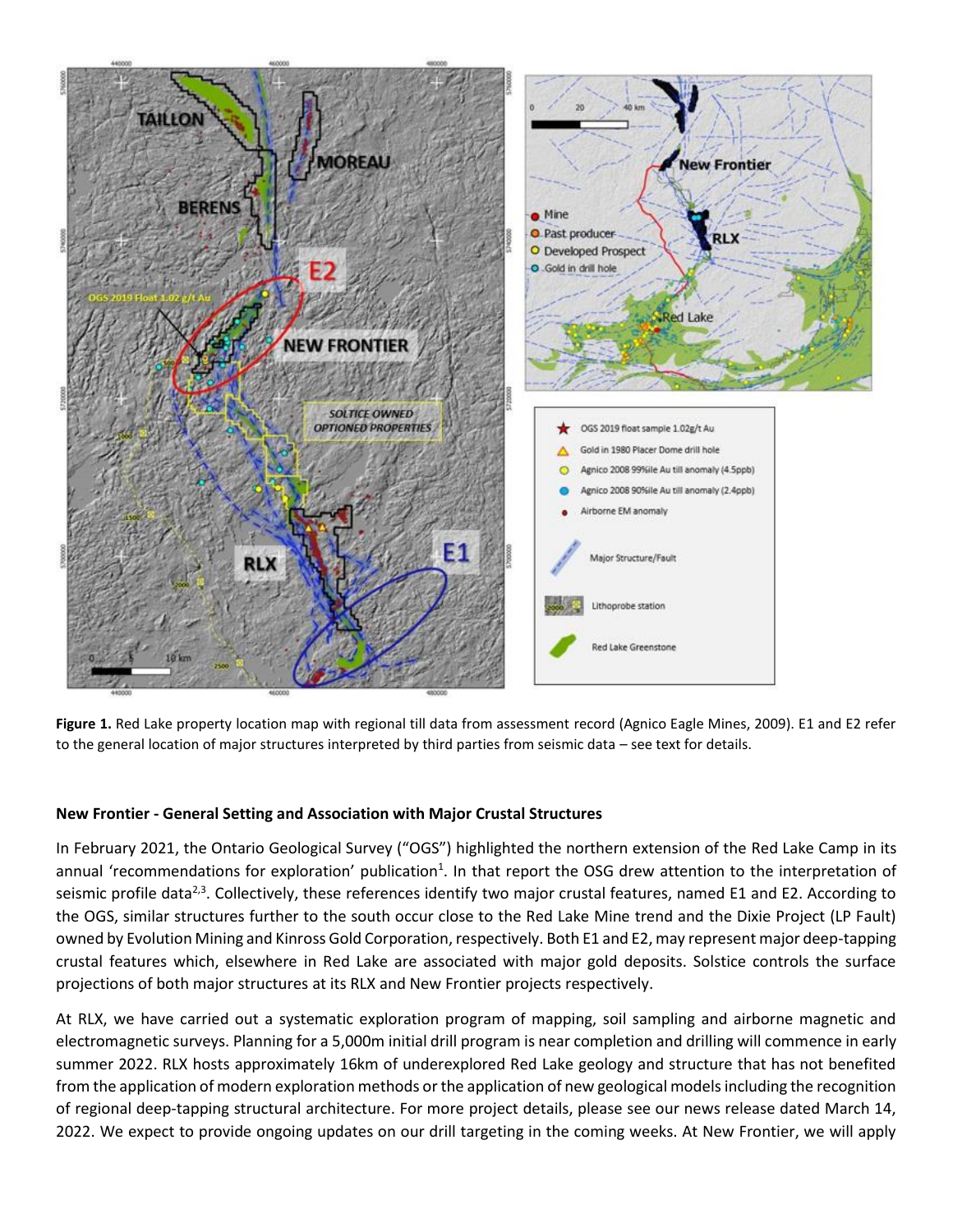the same systematic approach. Below we provide a compilation of the project which forms a strong foundation for summer 2022 programs.

#### **New Frontier Summary**

The New Frontier project (Figure 2) covers approximately 11km strike length of Red Lake geology immediately adjacent to the interpreted E2 seismic structure with good road access from Red Lake. Lewis (2021)<sup>1</sup> summarizes the property area thus:

*"The Berens Lake South Arm area is interpreted to be the location of a deep-tapping seismic structure. Such structures have a close relationship to gold mining and mineral exploration within the Red Lake District. The South Arm area has received very limited historical exploration interest but has some very encouraging characteristics that indicate the presence of excellent opportunities for the discovery of gold mineralization. The identification of a deep-tapping seismic structure that correlates with shear zones from preliminary geological mapping indicates the potential existence of a conduit for migrating gold-bearing fluids. A pyrite-bearing carbonate altered grab sample containing 1.02 g/t Au and 2 overburden samples above the 95th and 99th percentile for gold provides evidence that gold mineralization exists within the South Arm area and makes it an interesting gold exploration target area."*



Figure 2. Compilation of New Frontier project information from public sources. Mapping is by Buse and Prefontaine (2007)<sup>4</sup>. Till data is from filed assessment data by Agnico<sup>5</sup>. One outlier value of 4,389 ppb Au removed for gold in till statistics.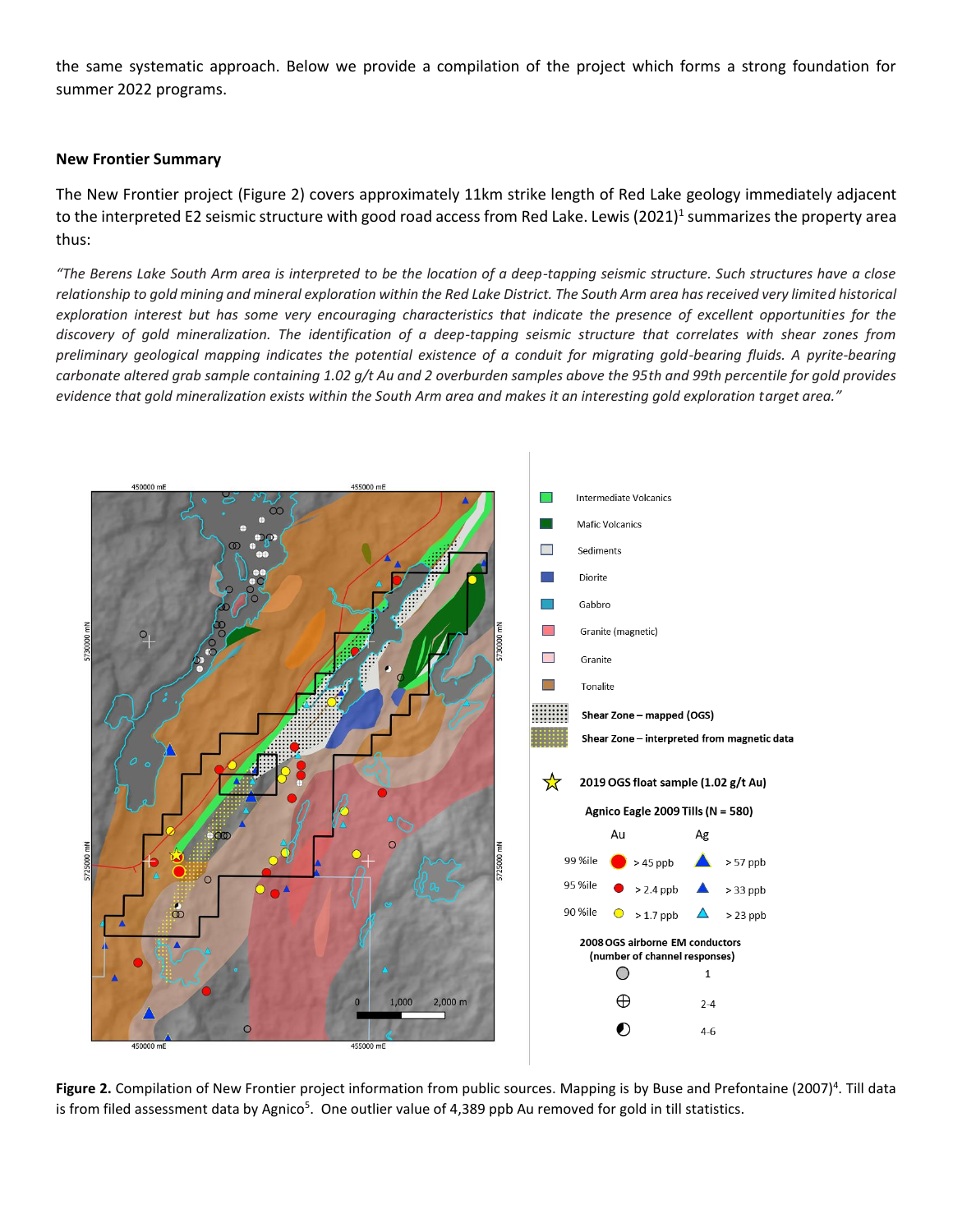#### *Gold in float, clusters of gold and silver in historic tills - both in association with a major shear zone.*

In addition to the above features, the NF project area was part of a 2009 regional till survey carried out by Agnico Eagle Mines Limited. ("Agnico"). Clusters of gold and silver anomalies in tills occur at NF and 99% percentile gold anomalies occur very close to the 1.02 g/t Ontario Geological Survey ("OGS") float sample referred to above. Also, the south part of the property contains airborne electromagnetic anomalies which occur close to anomalous gold in float, anomalous gold and silver in tills and the major shear zone which can be defined from OGS mapping and magnetic data. Collectively these features suggest high potential for the discovery of additional gold mineralization.

## *Field work to commence in summer 2022*

We plan to carry out mapping and prospecting on the ground in the summer 2022. We have shown at RLX that humus sampling for gold and pathfinder elements is an effective technique so we will plan to include soil sampling at NF in areas of poor outcrop. The objective of the program will be to find gold in basement rock and/or areas of elevated soils to support the development of drill targets.

*1 Lewis, S.O. 2021. Deep tapping seismic structure in the Red Lake district; in Ontario Geological Survey, Resident Geologist Program, Recommendations for Exploration 2020-2021, p.9-13.*

*<sup>2</sup> Calvert, Andrew J. and Cruden, Alexander R. 2004. Seismic evidence for the preservation of the Archean Uchi granite-greenstone belt by crustal-scale extension. Tectonophysics 388 p.135-143*

3 *Lewis, S.O. 2021. Deep tapping seismic structure in the Red Lake district; in Ontario Geological Survey, Resident Geologist Program, Recommendations for Exploration 2020-2021, p.9-13.*

*<sup>4</sup> Buse, S. and Préfontaine, S. 2007. Precambrian geology of the McInnes Lake greenstone belt, the supracrustal remnants study area and the Frame Lake pluton, Berens River Subprovince, Ontario; Ontario Geological Survey, Open File Report 6210, 128p.*

*5 IOS Services Geoscientifiques 2009. Overburden Sampling Program, Red Lake Area, Ontario. Red Lake North Project. Ontario AFRI assessment file No. 2.44161.*

# **About Solstice Gold Corp.**

Solstice is an exploration company with quality, district-scale gold projects in established mining regions of Canada. Our 180 km<sup>2</sup> Red Lake land position is located on the northwestern extensions of the prolific Red Lake Gold Camp in Ontario. RLX is approximately 45km from the Red Lake Mine Complex owned by Evolution Mining. The Company is funded for phase one drilling in Red Lake. Our newly formed 322km<sup>2</sup> Atikokan Gold Project is approximately 23km from the Hammond Reef Gold Project owned by Agnico Eagle Mines Limited and is fully funded for a robust field program in 2022. Our district scale Qaiqtuq Gold Project which covers 886 km<sup>2</sup> with certain other rights covering an adjacent 683 km<sup>2</sup>, hosts a 10 km<sup>2</sup> gold boulder field and is fully permitted with multiple drill-ready targets. Qaiqtuq is located in Nunavut, Canada, only 26 km from Rankin Inlet and approximately 7 km from the Meliadine gold deposits owned by Agnico Eagle Mines Limited.

Solstice is committed to responsible exploration and development in the communities in which we work. For more details on Solstice Gold, our exploration projects and details on our recently acquired portfolio of projects please see our Corporate Presentation available at [www.solsticegold.com.](http://www.solsticegold.com/)

David Adamson was a co-award winner for the discovery of Battle North Gold Corporation's Bateman Gold deposit and was instrumental in the acquisition of many of the district properties in the Battle North portfolio during his successful 16 years of exploration in the Red Lake.

Sandy Barham, M.Sc., P.Geo., Senior Geologist, is the Qualified Person as defined by NI 43-101 standards responsible for reviewing and approving the technical disclosures of this news release.